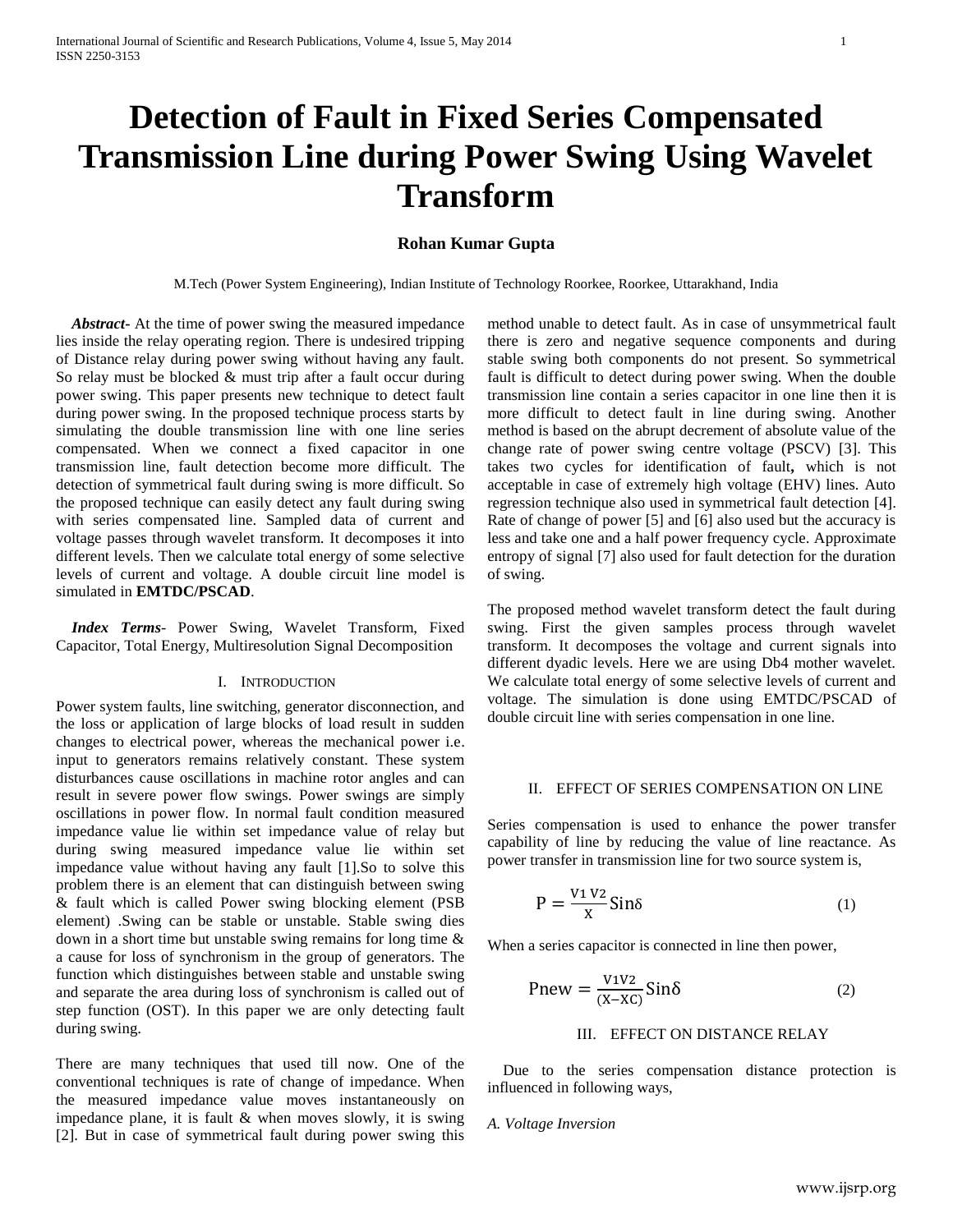International Journal of Scientific and Research Publications, Volume 4, Issue 5, May 2014 2 ISSN 2250-3153

 There is voltage inversion when the impedance between relay and fault location is capacitive.

i.e. 
$$
X = X_s + X_c + X_L
$$

 $X_c > X_L$ ,  $X > 0$ ,  $X_c < X_s + X_L$ 

So due to this voltage seen by protection will be reversed in phase and this will affect relay.



Figure 1: line with Series Capacitor with Fault

# *B. Current Inversion*

There is current inversion when the total impedance between fault and source is capacitive.

$$
X<0, \\ i.e.~X_c>X_s+X_L
$$

# *C. Subharmonics*

When the capacitor and the inductance are connected in series, the combination set up a resonant circuit [], the natural frequency can be calculated,

$$
fe = \frac{1}{2\pi\sqrt{LC}} = f\sqrt{\frac{XC}{XL}}
$$
 (3)

f is the power system frequency and  $X_L$  is system reactance. Since  $X_C/X_L$  is typically in the range of 0.25 to 0.75,  $f_e$  will be a sub harmonic of the power frequency.

Due to placing of the capacitor will result in the excitation of system at the sub harmonic frequency which can give rise to transient currents. These transients may last significantly longer.

### *D. Sub Synchronous Resonance*

The occurrence of the transients may also excite one or more of the natural torsional frequencies of the mechanical shaft system of the generator(s). The interaction between capacitor and turbine generator is known as sub synchronous resonance (SSR). The SSR problem is mainly due to the high value of series capacitor. Interaction can damage the shaft torque

# IV. SYSTEM STUDIED

The studied double circuit system is design using PSCAD/EMTDC. The complete power system includes parallel transmission lines (distributed model) of 280 km each and connected to the source (600 MVA) at one end and infinite bus at other end. The operating voltage of the transmission line system is 400 kV and the sampling rate is 20 kHz on 50 Hz base frequency (400 samples per cycle). During power swing a fault is applied at 1.81s for 0.01s. The system is given as below,



Figure 2: Simulated System



Figure 3: Power Swing in Voltage & Current ( $\delta = 45^{\circ}$ )

# V. PROPOSED TECHNIQUE

There are two types of signal stationary and non – stationary. The signal whose frequency does not change with time are called stationary signal & signal whose frequency change with time are called non-stationary signal.



Figure 4: Stationary Signal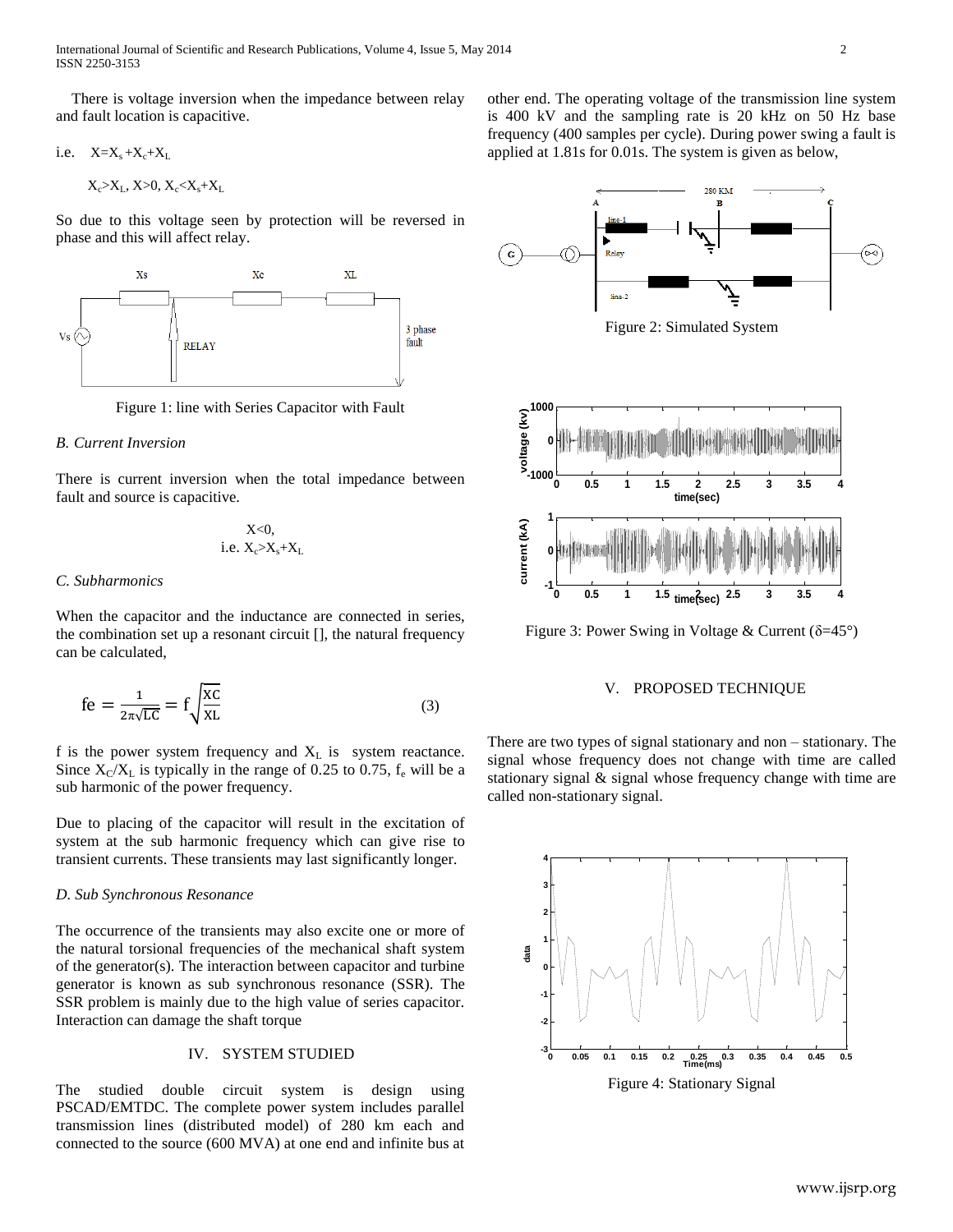International Journal of Scientific and Research Publications, Volume 4, Issue 5, May 2014 3 ISSN 2250-3153

The given stationary signal contain different frequency component at any time.



Non-stationary signal have two frequency components at different time. So faulty signal is a non-stationary signal.

For signal analysis Fourier transform and wavelet transform are used. But Fourier transform gives only information of frequency of the signal while WT gives information about frequency as well as time of the signal. So this quality of WT can be used in fault analysis because to detect a fault information of signal frequency and time (at what time fault occurred) are required.

FT decomposes the given signal into functions of different frequency,

$$
x(f) = \int_{-\infty}^{\infty} f(x) * e^{-2\pi ixf} dx
$$
 (3)

DFT mother wavelet function is given by,

$$
\varphi_{m,n}(t) = a_0^{-\frac{m}{2}} \varphi \left( \frac{t - nb_0 a_0^m}{a_0^m} \right) \tag{4}
$$

$$
DWT_{\varphi} x(m, n) = \int_{-\infty}^{\infty} x(t) \varphi^*_{m,n}(t) dt \tag{5}
$$

DWT with multiresolution signal decomposition (MSD) decomposes the signal into different levels. Signal passes through high & low-pass filter. The output of the high-pass filter gives the detail coefficients and the low-pass filter gives approximation coefficients [13],[14].

$$
yhigh[n] = \sum_{k=-\infty}^{\infty} x[k]h[2n-k]
$$
 (6)

$$
ylow[n] = \sum_{k=-\infty}^{\infty} x[k]g[2n-k]
$$
 (7)



Figure 6: Different Level Decomposition

Since half of the frequency of the signal goes to HPF & half to LPF. The filter outputs are then sub sampled by 2. The process of decomposition will repeat till we get as much levels as we want.

Here we use mother wavelet Db4 (Daubechies wavelet) since it has given good performance for power system transient analysis.

The total energy "D" in each level "d",

$$
D = \sqrt{\sum_{i=1}^{N} d(i)^2}
$$
 (8)

Energy of each selective level i.e. D1 and D2 for voltage & D9 for current is calculated by above formula. D1 and D2 will be used to detect fault during swing & D9 will be used for detection of power swing [10].

#### VI. SIMULATION RESULTS



Figure 7: Result For δ=45° Fault At 279km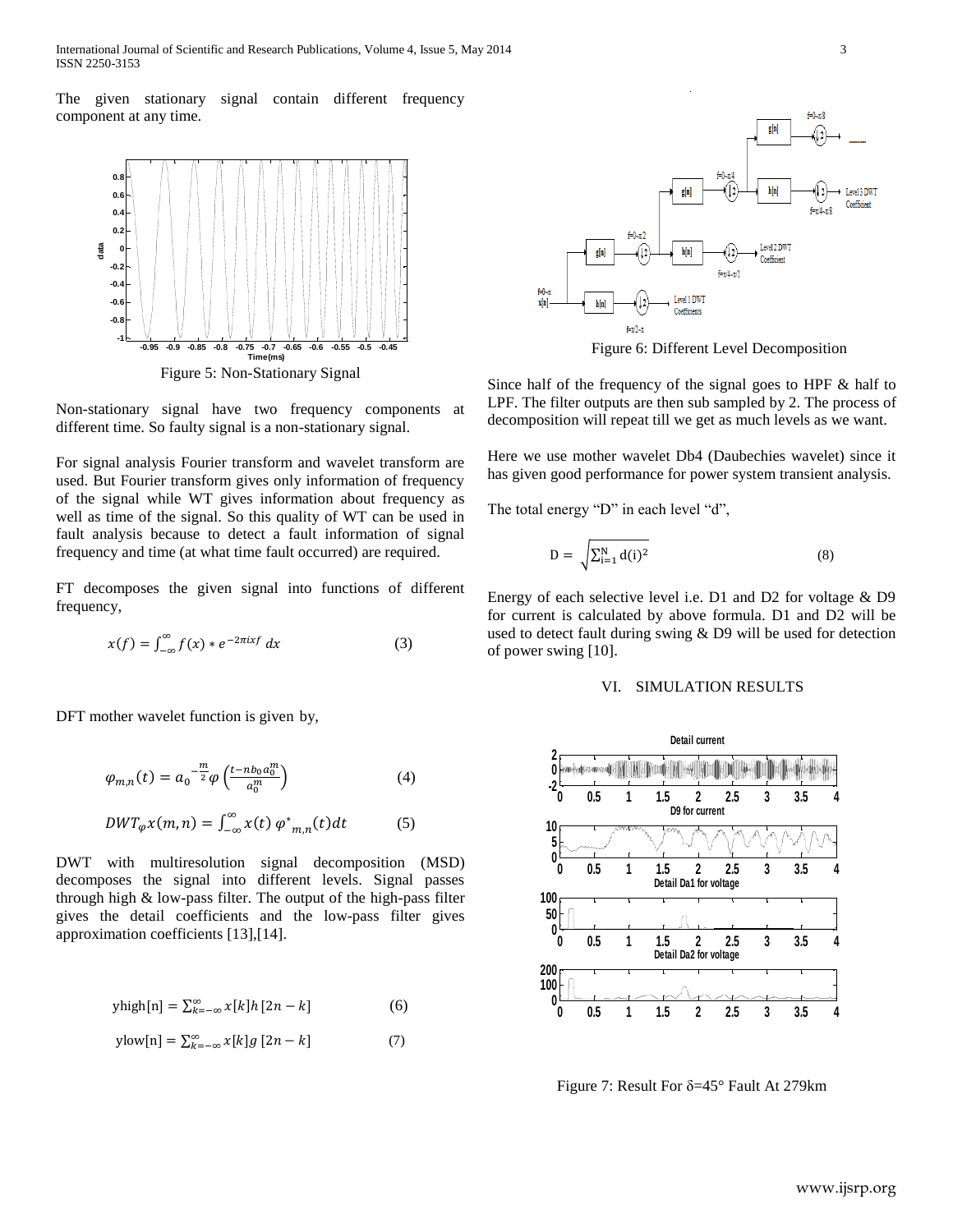International Journal of Scientific and Research Publications, Volume 4, Issue 5, May 2014 4 ISSN 2250-3153



As shown above the simulation results after applying wavelet transform and calculating total energy of different levels. Here we have selected D1 & D2 levels of all 3 phases of voltage and D9 level of any one phase of current. The summation of D1 & D2 is taken for more accurate result. So after summation voltage levels are  $D_{VA}$ ,  $D_{VB}$ ,  $D_{VC}$ . Now we will check for percentage rise in current level if rise increase continuously for two cycle while voltage levels is zero then it is power swing. For percentage rise in voltage levels  $D_{VA}$ ,  $D_{VB}$ ,  $D_{VC}$  rise is sudden then it is a fault. In order to accuracy WT is performed at every half cycle.

For relay as there is only swing it should not trip and if there is fault then it should be trip. So when current level increases continuously for 2 cycles, relay should not trip. When voltage level increases suddenly, relay should trip. In case of both condition occurs simultaneously then relay should trip.

# VII. CONCLUSION

The proposed method quickly and reliably detects the swing and fault. The main advantage of this method it detect fault in less than half cycle. Table –I and table –II shows different cases for all types of fault for which this method works.

Table-I: Different cases for all type of fault for  $\delta = 60^\circ$ 

| For $\delta = 60^\circ$ |              |                      |
|-------------------------|--------------|----------------------|
| S.No.                   | Fault        | Fault                |
|                         | Distance(km) | $Resistance(\Omega)$ |
| 1.                      | 5            |                      |
|                         |              | 50                   |
| 2.                      | 40           | 10                   |
|                         |              | 90                   |
| 3.                      | 80           | 5                    |
|                         |              | 100                  |
| 4.                      | 105          | 5                    |
|                         |              | 20                   |
| 5.                      | 240          | 10                   |
|                         |              | 50                   |

| Table –II: Different cases for all type of fault for $\delta$ =45° |  |
|--------------------------------------------------------------------|--|
|--------------------------------------------------------------------|--|

| for $\delta = 45^\circ$ |              |                      |  |
|-------------------------|--------------|----------------------|--|
| S.No.                   | Fault        | Fault                |  |
|                         | Distance(Km) | $Resistance(\Omega)$ |  |
| 1.                      | 5            |                      |  |
|                         |              | 50                   |  |
| 2.                      | 40           | 10                   |  |
|                         |              | 90                   |  |
| 3.                      | 80           | 5                    |  |
|                         |              | 100                  |  |
| 4.                      | 105          | 5                    |  |
|                         |              | 20                   |  |
| 5.                      | 240          | 10                   |  |
|                         |              | 50                   |  |

Here our main purpose is to detect fault only so to block relay during swing without fault we can also use this technique also.

#### APPENDIX

## **Transmission Lines**:

Parameter: Zero sequence impedance:  $Z_{L0}$ = 0.309+j1.297  $\Omega$ /km

Positive sequence impedance:  $Z_{L1}$ = 0.12+j0.88 $\Omega$ /km

Zero sequence capacitance=0.00789 uF/km

#### **Source Parameters:**

Source impedance:  $Z_s$ =6+j 28.5 Ω

Source voltages:  $E_s = 22\angle \delta$  kV

Where  $\delta$  = load angle in degrees

 $X_d = 1.81p.u, X_d' = 0.3p.u, X_d'' = 0.23p.u,$ inertia,constant=4.4MW/M VA,50Hz

 $T_{\text{do}} = 8s$ ,  $T_{\text{do}} = 0.03s$ ,  $X_q = 1.76p.u$ ,  $X_q = 0.25p.u$ ,  $T_{\text{qo}} = 0.03s$ ,  $R_a = 0.003p.u$ 

## **Transformer Parameter:**

600MVA, 22/400 kV, 50Hz  $\Delta/Y$ , X=0.163p.u, X<sub>core</sub>=0.33p.u,  $R_{core}=0$ ,

#### **REFERENCES**

- [1]. IEEE Power System Relaying Committee of the IEEE Power Eng. Soc. Power swing and out-of-step considerations on transmission line. Rep. PSRC WG D6, Jul. 2005. [Online]. Available[: http://www.pes-psrc.org.](http://www.pes-psrc.org/)
- [2]. P. J. Moore and A. T. Johns, "New method of power swing blocking for digital distance protection," Proc. Inst. Elect. Eng., Gen. Transm. Distrib., vol. 143, no. I, pp. 19–26, Jan. 1996.
- [3]. B. Su, X. Z. Dong, Z. Q. Bo, Y. Z. Sun, B. R. J. Caunce, D. Tholomier, and A. Apostolov, "Fast detector of symmetrical fault during power swing for